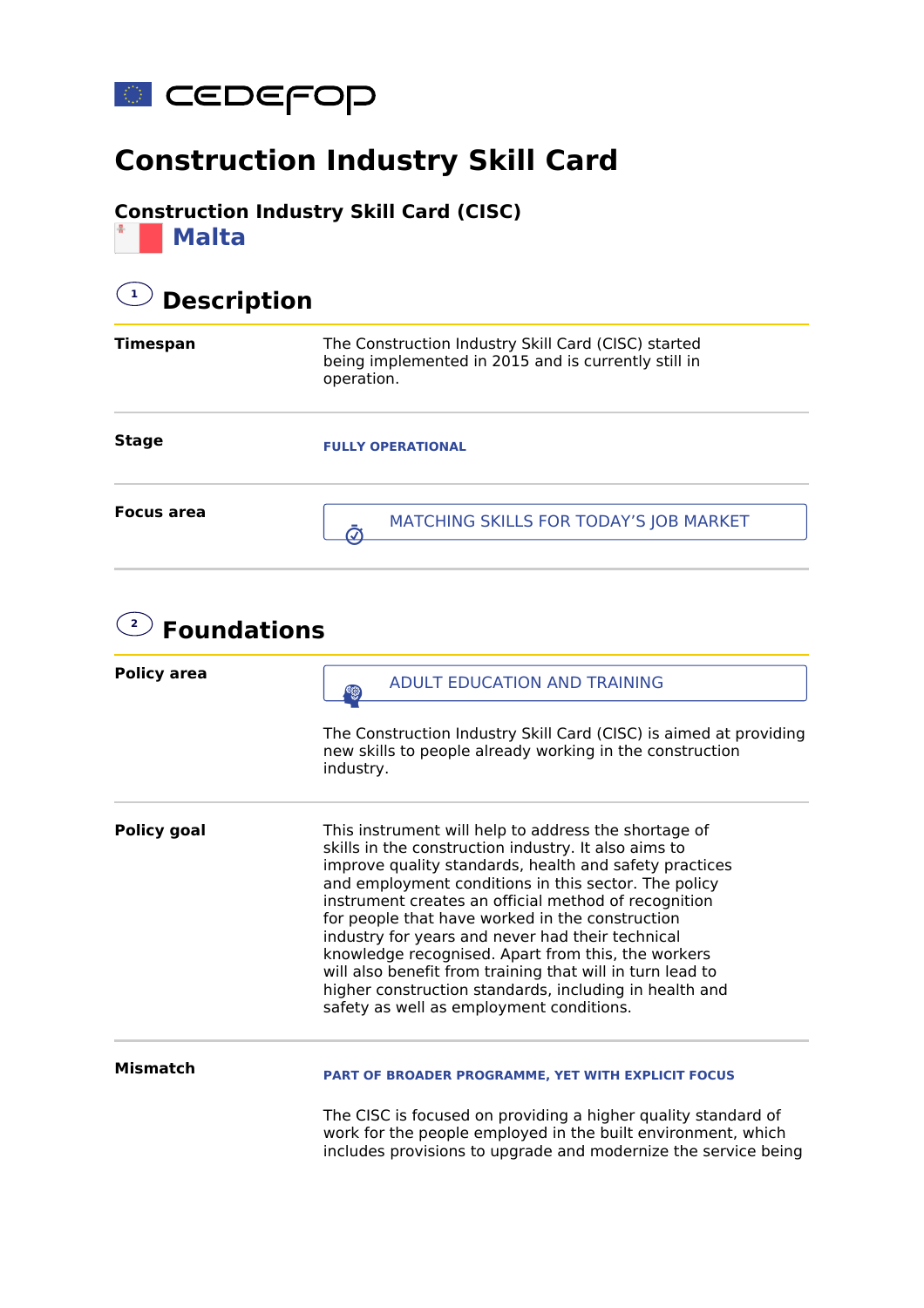offered, whilst reaching the standards found in other EU countries.

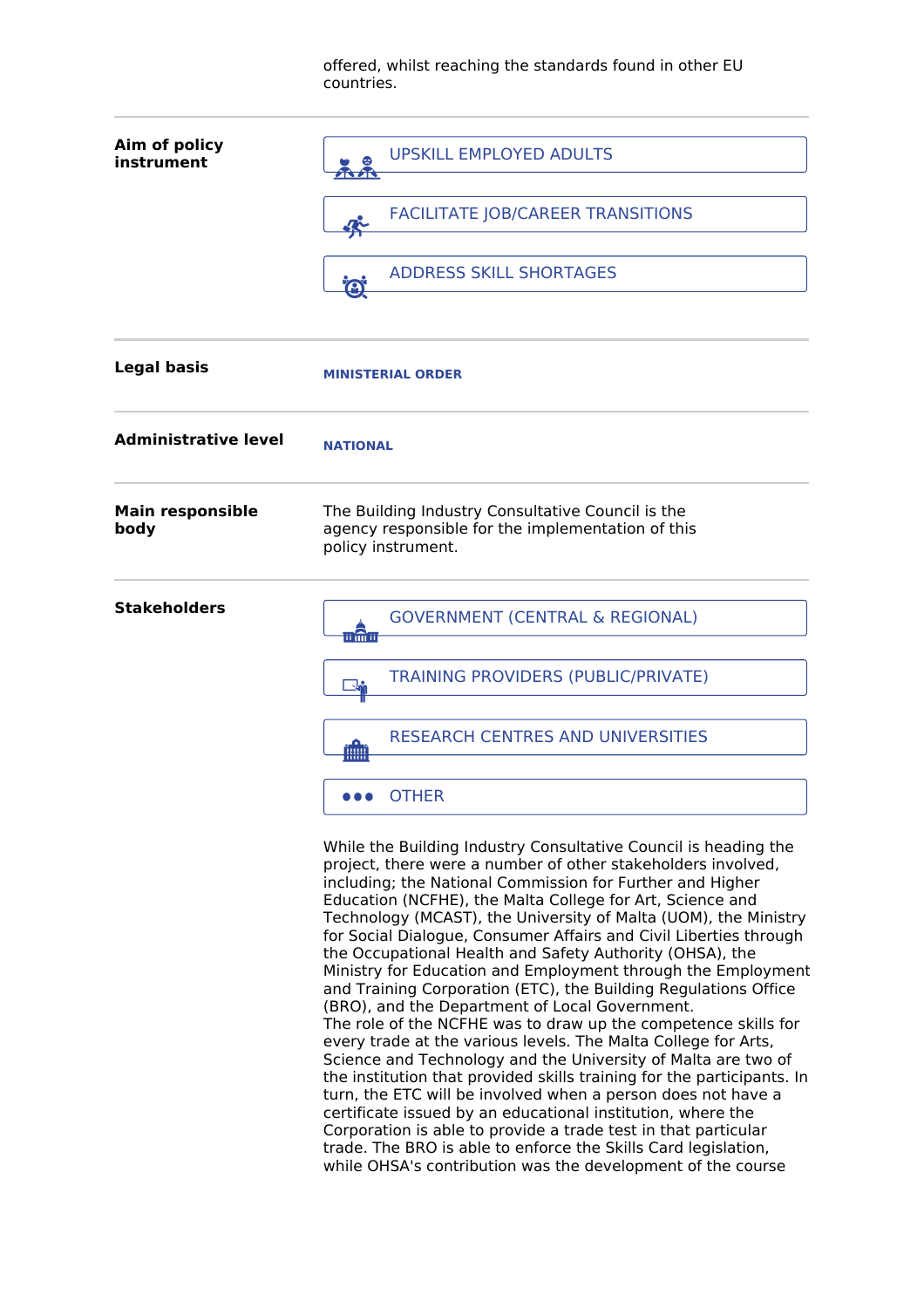when it comes to health and safety at the workplace. Local Councils, represented by the Department of Local Government, also had a role to play. People interested in applying for Skills Card training courses were able to collect the applications from their respective Local Council, where a number of seminars about the Skill Card also took place.

**Funding** The Construction Industry Skills Card has been funded through National funds, however, there has been no mention in any official or unofficial documents, of the amount committed in implementing this instrument.

**Intended beneficiaries** The intended beneficiaries of this policy instrument are the workers in the construction industry, where they will benefit from added skills to match those of their, continuously-changing industry. The industry itself will also be a beneficiary through improvement in health and safety standards, employment conditions and higher quality.

#### **3 Processes**

| Use of labour<br>market intelligence | <b>DESIGN TRAINING PROGRAMMES TO ACTIVATE</b><br><b>UNEMPLOYED</b><br><b>TABLE</b>                                                                                                                                                                                                                                                                                                                                                                                                                                                                                                                      |
|--------------------------------------|---------------------------------------------------------------------------------------------------------------------------------------------------------------------------------------------------------------------------------------------------------------------------------------------------------------------------------------------------------------------------------------------------------------------------------------------------------------------------------------------------------------------------------------------------------------------------------------------------------|
|                                      | DESIGN STANDARDS AND ACCREDITATION<br>욗                                                                                                                                                                                                                                                                                                                                                                                                                                                                                                                                                                 |
|                                      | Alongside the LMSI tools being used, there are Skill certificates,<br>which are awarded at various levels, namely apprenticeship,<br>operator, craftsman, technician and professional. Assessments<br>are also carried out through appraisals at accredited institutions,<br>and existing operators can be assessed on site by an authorised<br>body. At the same time, all applicants must attend a health and<br>safety awareness course, where after the presentation of skill<br>level certification and attendance of this course, the competent<br>authority would issue the relevant skill card. |
| <b>Financial schemes</b>             | Workers are encouraged to apply for the training<br>provided in order to receive the CISC. However, no<br>financial schemes or incentives are being offered,<br>apart from having written recognition of their<br>experience and technical knowledge.                                                                                                                                                                                                                                                                                                                                                   |
| <b>Frequency of</b><br>updates       | The content of the instrument has been formulated by<br>the Education, Training, Classification and Registration<br>of Contractors Working Group and had only minor<br>change after public consultations.                                                                                                                                                                                                                                                                                                                                                                                               |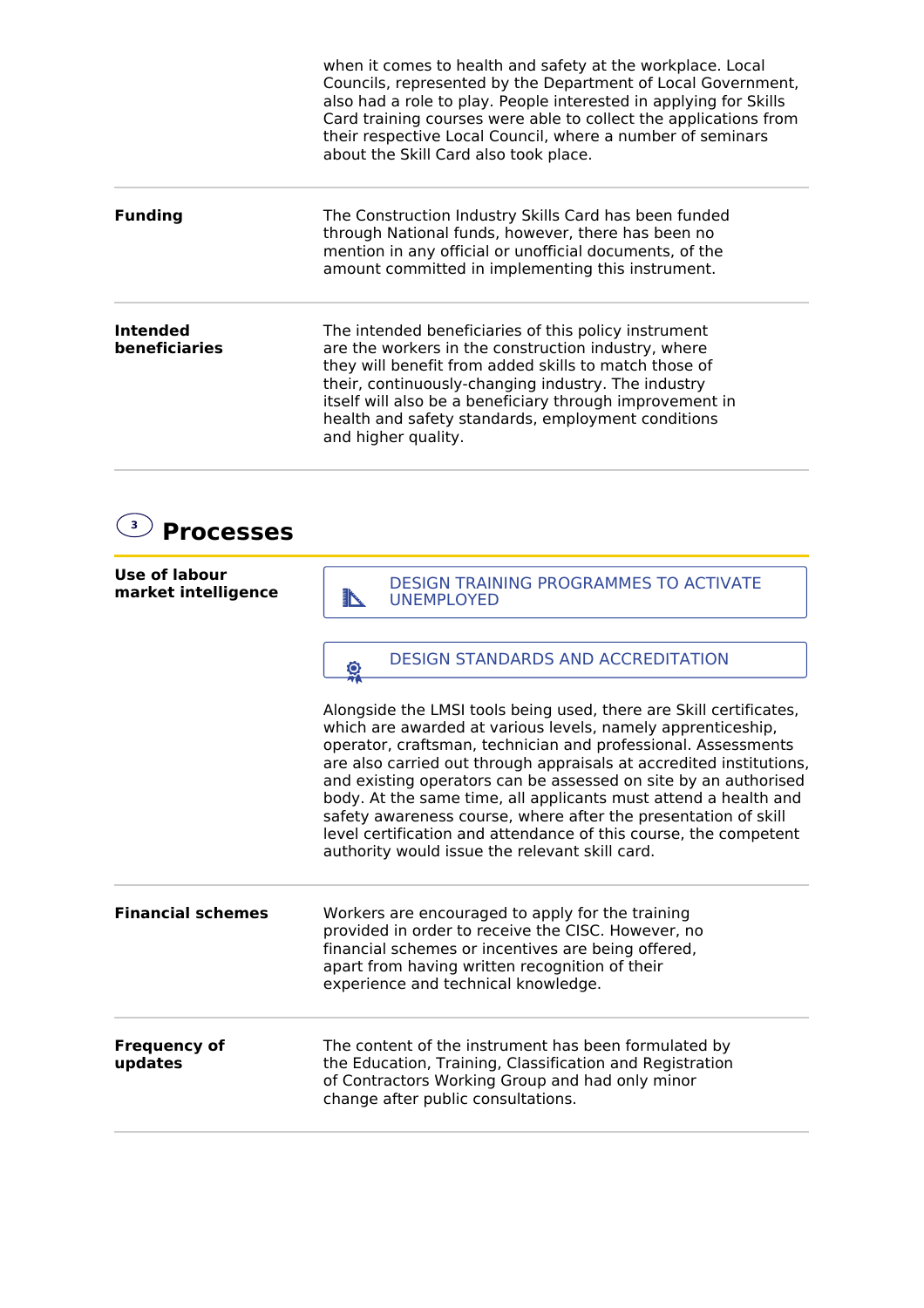| <b>Development</b>     | During the first year of implementing the policy<br>instrument, a pilot project was carried out on four<br>trades: tile layers, plasterers and painters, assistant<br>electricians and plumbers. These trades were<br>identified after research showed that local service<br>providers in the tile-laying and decoration sectors are<br>facing the most unfair competition from abusive<br>service providers. The first five years, including the<br>one year pilot project, are being considered as a<br>transition period, after which the CISC will become<br>compulsory for those working under public<br>procurement regulations. |
|------------------------|----------------------------------------------------------------------------------------------------------------------------------------------------------------------------------------------------------------------------------------------------------------------------------------------------------------------------------------------------------------------------------------------------------------------------------------------------------------------------------------------------------------------------------------------------------------------------------------------------------------------------------------|
| <b>Barriers</b>        | One of the barriers mentioned when it came to<br>implementing the roll-out of the instrument was that<br>the workers were unsure of what Skill Card to apply<br>for, since Building Industry Consultative Council (BICC)<br>offered five different levels, each of which had to be<br>applied for separately.                                                                                                                                                                                                                                                                                                                          |
| <b>Success factors</b> | One of the factors that are contributed to the success<br>of the instrument was that electricians were already<br>certified and could thus offer a certain level of<br>standard that could be measured against when<br>training other workers in the construction industry.                                                                                                                                                                                                                                                                                                                                                            |
| <b>Monitoring</b>      | Indicators being used to measure the success of the<br>CISC are the increase in productivity and income, and<br>the decrease in work-related injuries for both workers<br>and building contractors.                                                                                                                                                                                                                                                                                                                                                                                                                                    |
| <b>Innovativeness</b>  | <b>NOT INNOVATIVE</b><br>The creation of Skill Cards for different sectors and industries is<br>not something new, in fact, the CISC by the Building Industry<br>Consultative Council in Malta is based on the Construction Skills<br>Certification Scheme (CSCS) in the United Kingdom.                                                                                                                                                                                                                                                                                                                                               |

# **<sup>4</sup> Sustainability**